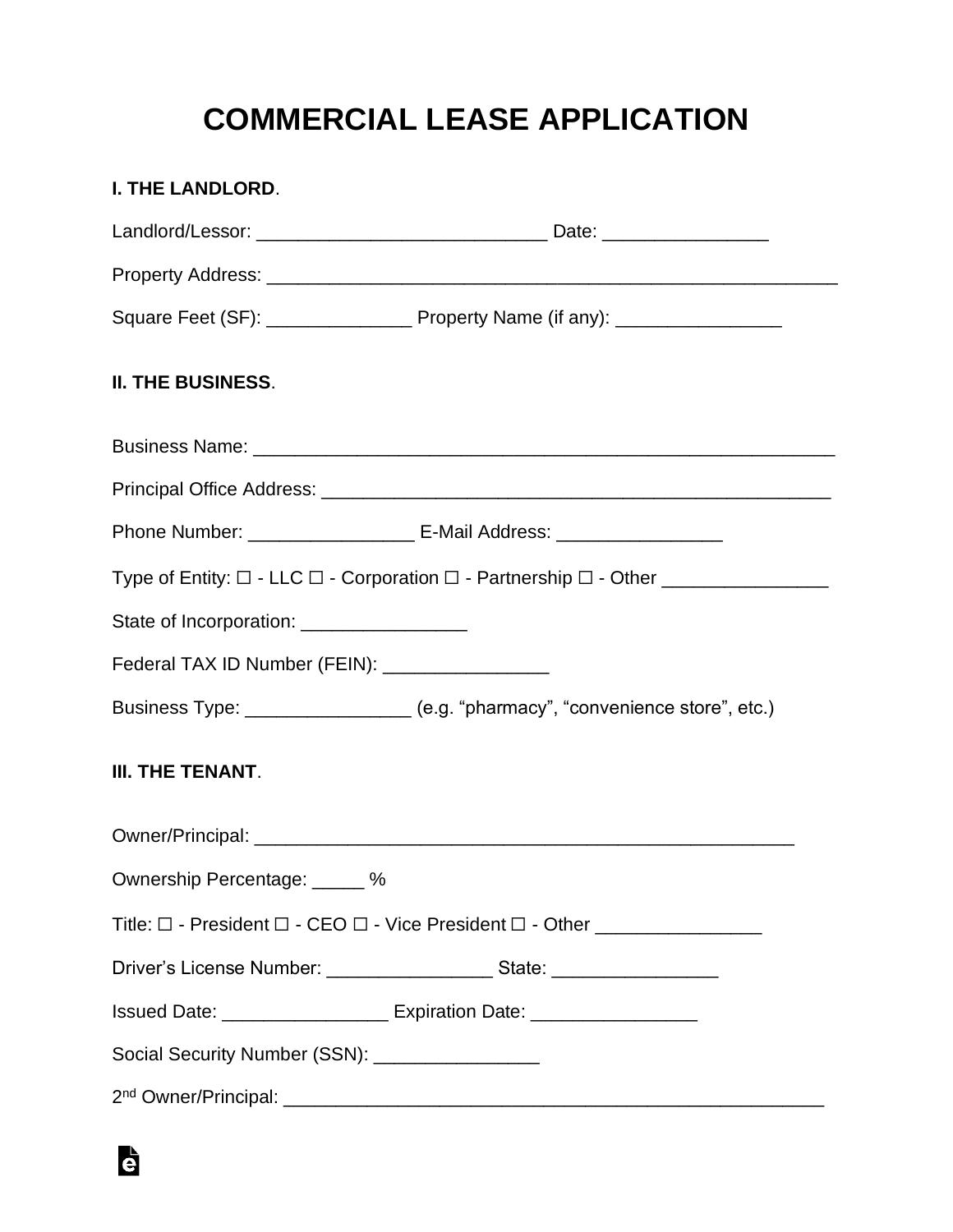| Ownership Percentage: _____ %                                                                           |  |
|---------------------------------------------------------------------------------------------------------|--|
|                                                                                                         |  |
| Driver's License Number: ______________________State: ___________________                               |  |
| Issued Date: ______________________ Expiration Date: ____________________                               |  |
| Social Security Number (SSN): _________________                                                         |  |
| <b>IV. LEASE GUARANTEE.</b>                                                                             |  |
| Name(s) of the Person(s) that will Guarantee the Lease:                                                 |  |
|                                                                                                         |  |
|                                                                                                         |  |
| <b>V. RENTAL HISTORY.</b>                                                                               |  |
|                                                                                                         |  |
| Rent: \$___________________/ Month □ - Rent □ - Own □ - Other __________________                        |  |
|                                                                                                         |  |
|                                                                                                         |  |
| Rent: \$___________________/ Month $\square$ - Rent $\square$ - Own $\square$ - Other _________________ |  |
|                                                                                                         |  |
|                                                                                                         |  |
| Rent: \$___________________/ Month $\Box$ - Rent $\Box$ - Own $\Box$ - Other _________________          |  |
|                                                                                                         |  |
|                                                                                                         |  |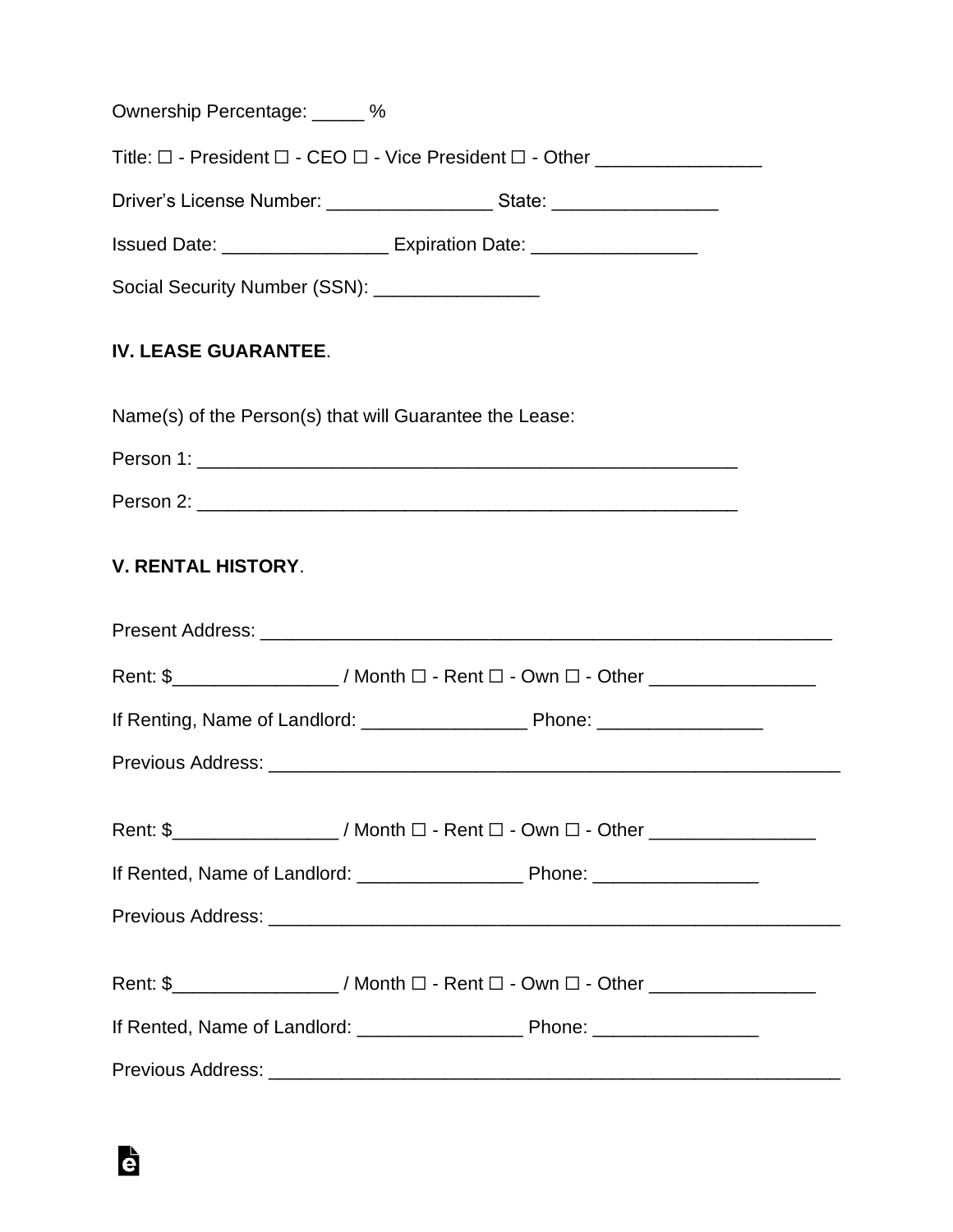**VI. CREDIT REFERENCE**. (Former Landlord, Bank, Vendor, etc.)

|                                      | Phone: ____________________________ E-Mail Address: ____________________________   |  |
|--------------------------------------|------------------------------------------------------------------------------------|--|
|                                      |                                                                                    |  |
|                                      |                                                                                    |  |
|                                      | Phone: __________________________ E-Mail Address: ______________________________   |  |
|                                      |                                                                                    |  |
|                                      |                                                                                    |  |
|                                      | Phone: _________________________ E-Mail Address: _______________________________   |  |
| <b>VII. CURRENT MONTHLY REVENUE.</b> |                                                                                    |  |
|                                      | Gross Revenue: \$________________________ Total Expenses: \$______________________ |  |
| <b>VIII. CURRENT ASSETS.</b>         |                                                                                    |  |
| Cash on Hand & in Banks \$           |                                                                                    |  |
| Savings Accounts \$                  |                                                                                    |  |
| IRA/Retirement Accounts \$           |                                                                                    |  |
| Accounts Receivable \$               |                                                                                    |  |
| Insurance Cash Surrender \$          |                                                                                    |  |
|                                      |                                                                                    |  |
| Stocks & Bonds \$                    |                                                                                    |  |
| Real Estate \$__________________     |                                                                                    |  |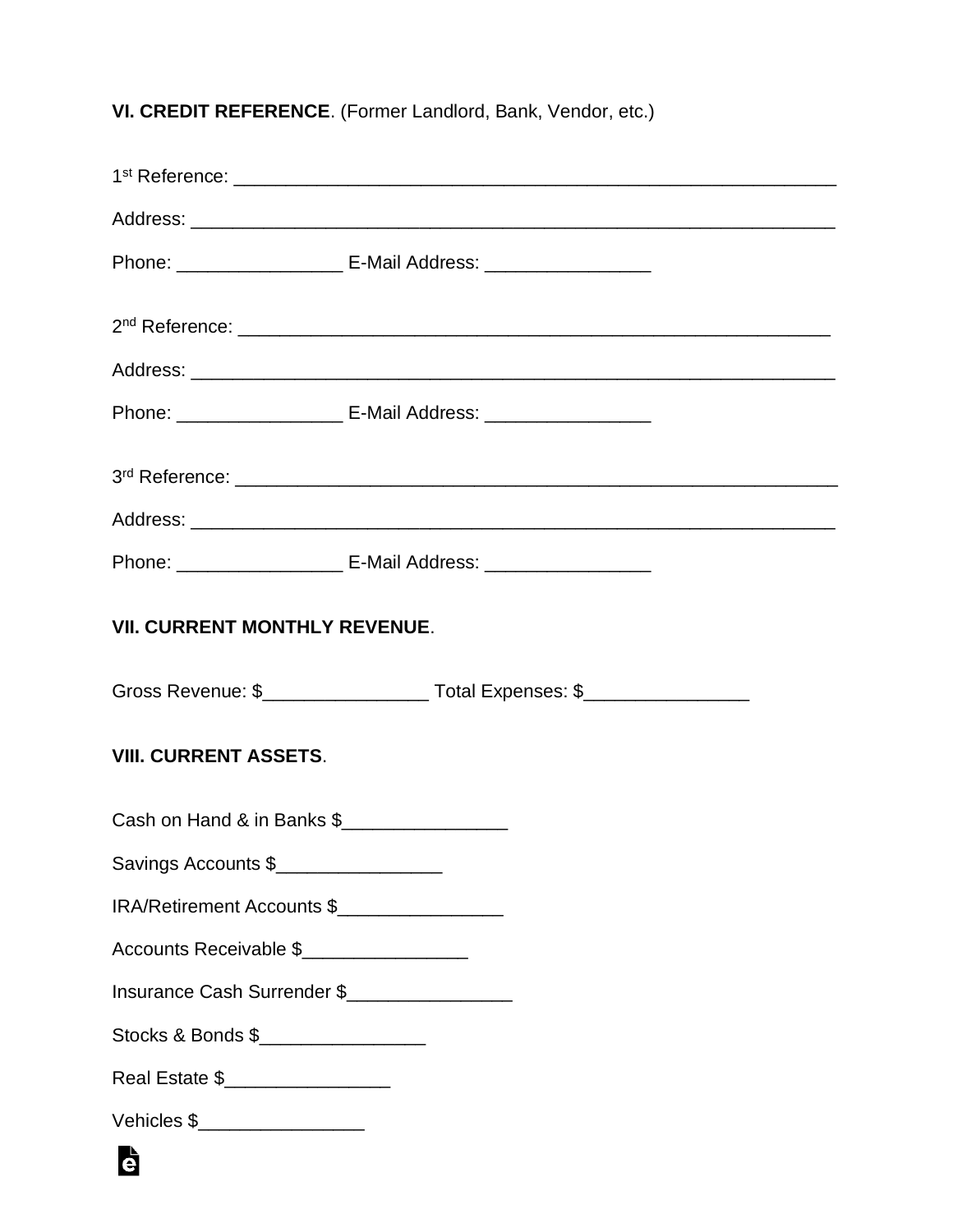| Other Personal Property \$ |  |  |
|----------------------------|--|--|
|----------------------------|--|--|

Other \_\_\_\_\_\_\_\_\_\_\_\_\_\_\_\_ \$\_\_\_\_\_\_\_\_\_\_\_\_\_\_\_\_

Other \_\_\_\_\_\_\_\_\_\_\_\_\_\_\_\_ \$\_\_\_\_\_\_\_\_\_\_\_\_\_\_\_\_

Other \_\_\_\_\_\_\_\_\_\_\_\_\_\_\_\_ \$\_\_\_\_\_\_\_\_\_\_\_\_\_\_\_\_

Total Assets: \$\_\_\_\_\_\_\_\_\_\_\_\_\_\_\_\_\_\_\_\_

## **IX. CURRENT LIABILITIES**.

| Accounts Payable \$                 |  |
|-------------------------------------|--|
| Notes Payable to Banks \$           |  |
| Auto Payments \$___________________ |  |
| Other Installment Accounts \$       |  |
| Loans on Life Insurance \$          |  |
| Mortgages on Real Estate \$         |  |
| Unpaid Taxes \$                     |  |
|                                     |  |
|                                     |  |
|                                     |  |
| Total Liabilities \$                |  |
| <b>X. BANKING REFERENCES.</b>       |  |
|                                     |  |
|                                     |  |
|                                     |  |